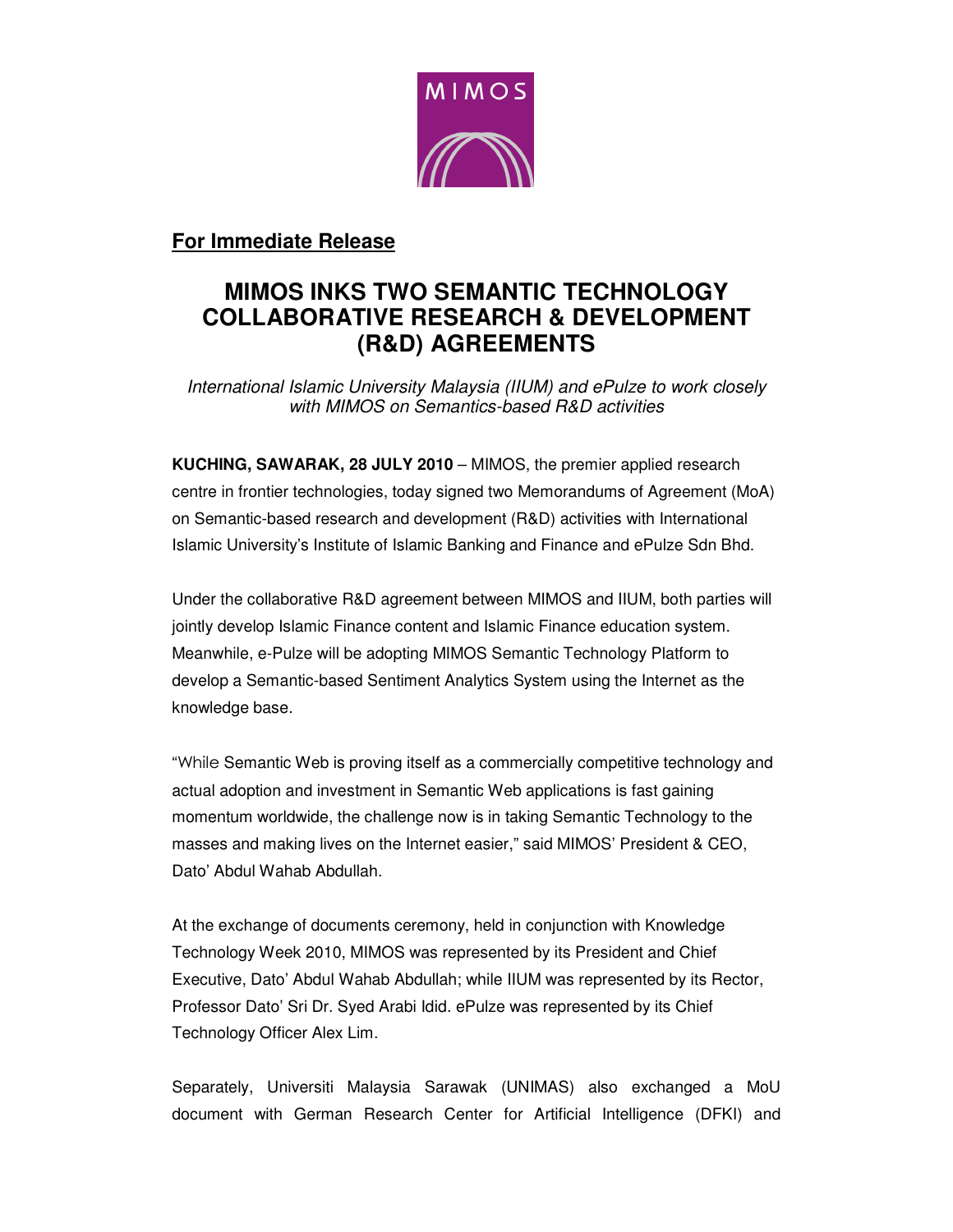University of Kaiserslautern (TUKL) for research in, and exchange of students and staff of Artificial Intelligence. UNIMAS was represented by its Vice Chancellor Professor Dr. Khairuddin Abdul Hamid, while DFKI and TUKL were represented by Prof Andreas Dengel, Director of DFKI.

#### **Knowledge Technology Week 2010**

The second Knowledge Technology Week 2010, themed Artificial Intelligence: From Information to Intelligence, was officiated today by Datuk Amar Abang Haji Abdul Rahman Zohari bin Tun Datuk Abang Haji Openg, Minister of Housing and Development, Sarawak.

Held in conjunction with the National Information and Communications Technology (ICT) month, the week long conference from 26 – 30 July is hosted by MIMOS jointly with the Centre of Excellence in Semantic Technology and Augmented Reality (CoE-STAR), Faculty of Cognitive Sciences and Human Development and Faculty of Computer Science and Information Technology of University Malaysia Sarawak (UNIMAS).

More than 30 speakers from leading research centers and business ventures from six countries - Australia, France, Germany, Hong Kong, United Kingdom and United States of America – are gathered to discuss AI and semantic technology research and development.

Knowledge Technology Week is a key platform for the Artificial Intelligence (AI) and Semantic Technology research communities from around the world to share and exchange ideas and experiences.

The event consists of three conferences, three workshops and nine tutorials. Two of the conferences are home-grown namely Malaysian Joint Conference on Artificial Intelligence (MJCAI 2010) and Semantic Technology and Knowledge Engineering Conference (STAKE 2010). The International Conference on Conceptual Structures (ICCS 2010) is an international event, being held for the first time in Asia this year.

MIMOS is focused on transferring its Semantic-based technology platforms to the local industries in line with MIMOS mission to pioneer information and communications technology (ICT) towards growing globally competitive indigenous industries.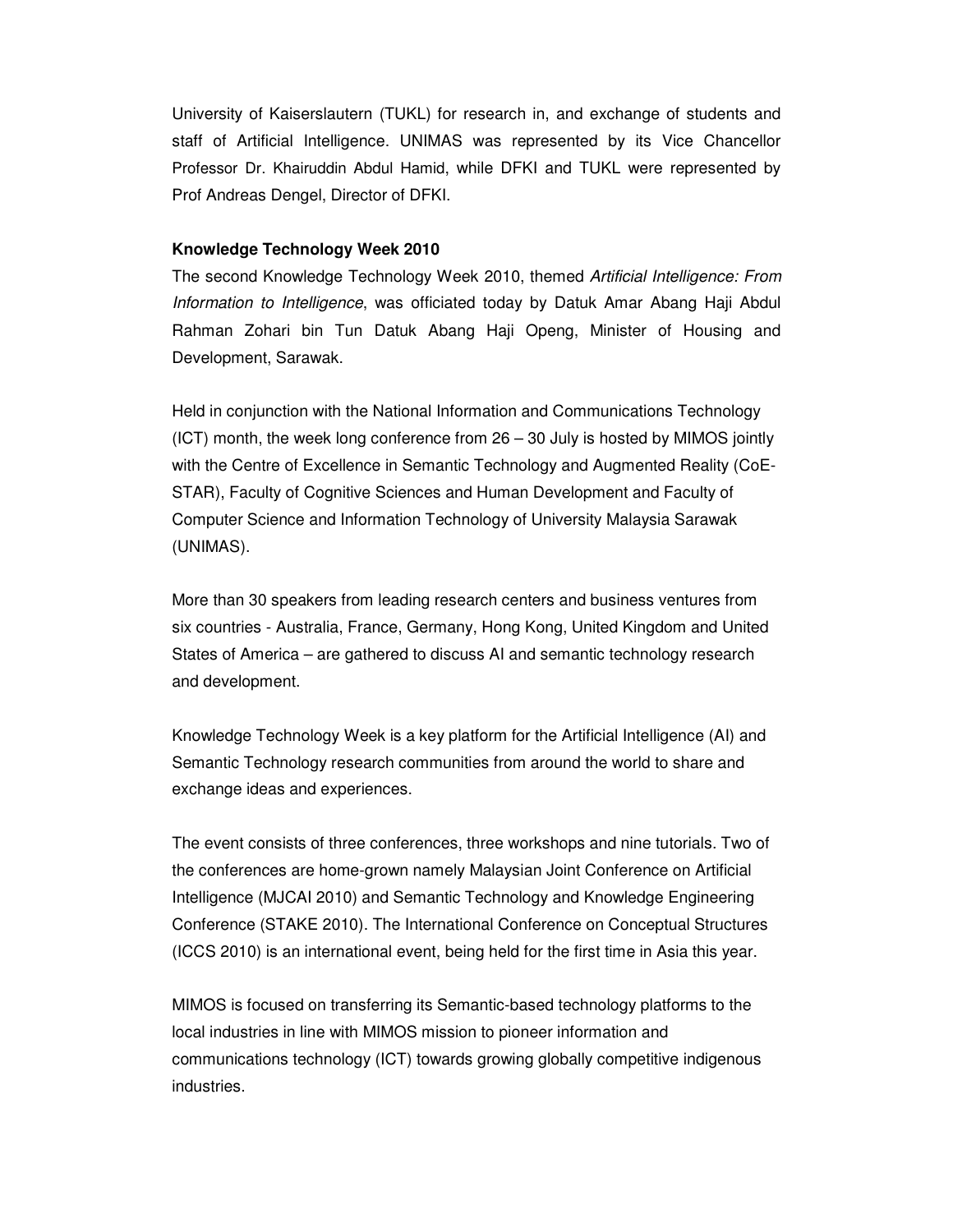"MIMOS' Semantic-based technology platform has the potential to spearhead Sarawak's economic and social transformation in line with the 12 national key economic areas (NKEA) identified in the recently unveiled  $10<sup>th</sup>$  Malaysia Plan (10MP) which is designed to transform Malaysia into a high-income economy," Dato' Abdul Wahab said.

MIMOS has established two Centres of Excellence (CoE) in Semantic Technology in East Malaysia, in collaboration with local and foreign universities and industry players, aimed at enhancing the utilization of ontology and Semantic Web technologies to automate the collection, modeling, organization and retrieval of knowledge.

The CoE in Sarawak is located at UNIMAS is known as Centre of Excellence in Semantic Technology & Augmented Reality; while the one located in Universiti Malaysia Sabah (UMS) is known as Centre of Excellence in Semantic Agents.

In addition, MIMOS is a full member of Semantic Technology Institute International (STI - International) and a member of The World Wide Web (W3C) Advisory Committee.

- Ends –

### **NOTE-TO-EDITOR**

MIMOS is known as MIMOS and not Malaysian Institute of Microelectronic Systems.

#### **About MIMOS**

MIMOS is the premier applied research centre in frontier technologies aimed at growing globally competitive indigenous industries. MIMOS pursues exploratory and industry-driven applied research through multi-stakeholder smart partnerships with local and international universities, research institutes and industries and the Malaysia Government with a focus on frontier technologies. MIMOS' applied research / technology areas are refined into nine (9) technology clusters – Grid Computing, Knowledge Technology, Information Security, Wireless Communications, Micro Energy & MEMS, Nano Electronics, Advanced Informatics, Green Technology and Advanced Analysis and Modelling (ADAM). MIMOS' focus is on transferring or licensing MIMOS technology platforms to qualified indigenous companies towards growing globally competitive local industries.

MIMOS is the first Government agency and among the top 100 elite organizations worldwide to obtain Capability Maturity Model Integrated (CMMi) Level 5 certification.

MIMOS is the recipient of five (5) International, Invention, Innovation and Technology (ITEX) Award 2010 – three (3) Gold awards under the Materials, Environmental and Renewal Energy, and Telecommunications categories and two (2) under the Wireless and Chemicals categories. MIMOS is also the recipient of two (2) National Intellectual Property Award 2009 under the 'Trademark' and 'Industrial Design Award' categories and three (3) Malaysia Good Design Mark Awards 2008 under the 'Media and Home Electronics' category. The organisation also won the Asia HRD Congress 2008 Award under the 'Contribution to the Organisation' category for outstanding contribution to the field of Human Resource Development and the Frost & Sullivan's Growth Excellence Award 2007 for Industry